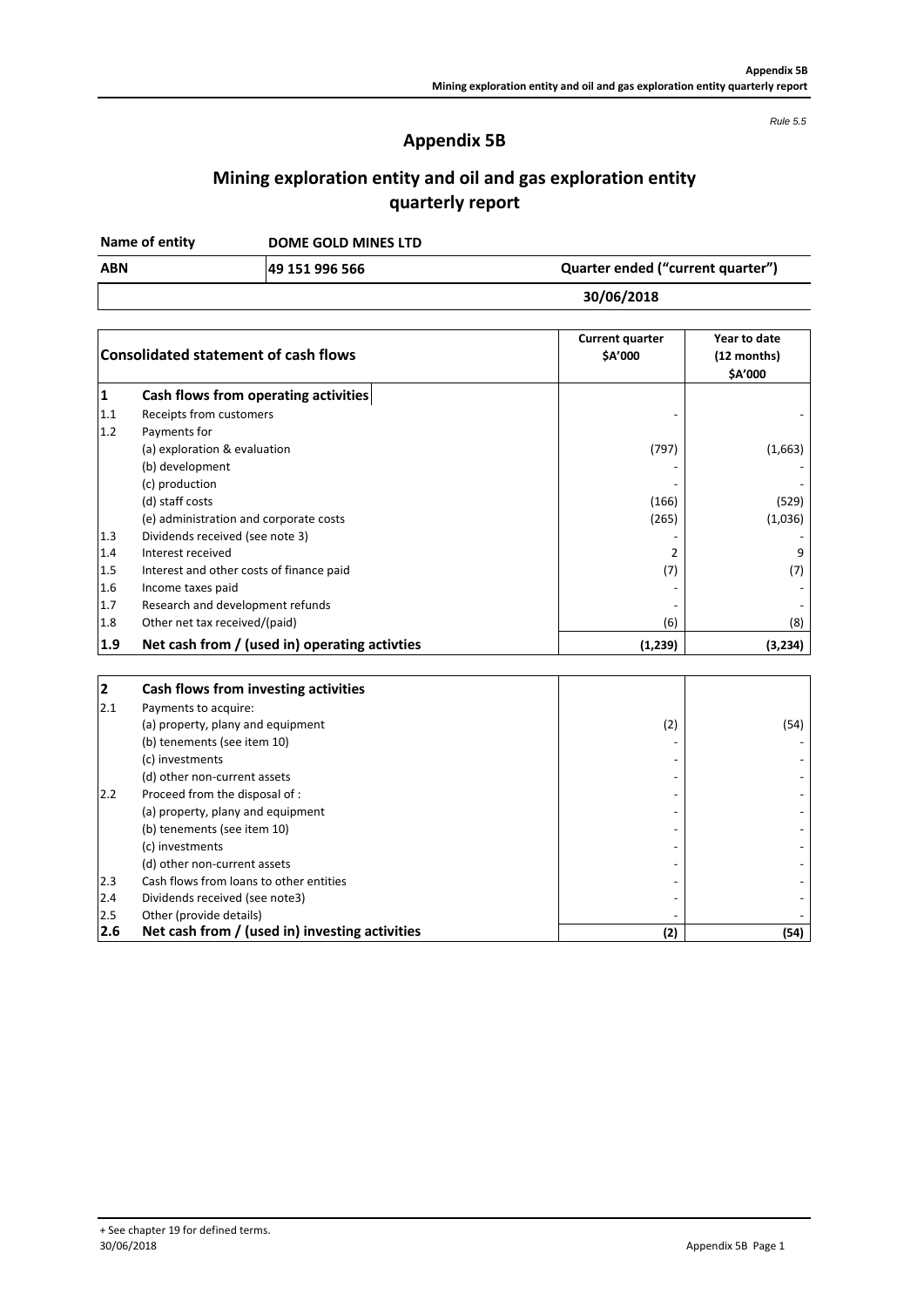| <b>Consolidated statement of cash flows</b> |                                                                            | <b>Current quarter</b><br><b>SA'000</b> | Year to date<br>(12 months)<br>\$A'000 |  |
|---------------------------------------------|----------------------------------------------------------------------------|-----------------------------------------|----------------------------------------|--|
| 3                                           | Cash flows from financing activities                                       |                                         |                                        |  |
| 3.1                                         | Proceeds from issues of shares                                             | 1,020                                   | 4,441                                  |  |
| 3.2                                         | Proceeds from issues of convertible notes                                  |                                         |                                        |  |
| 3.3                                         | Proceeds from exercise of share options                                    |                                         |                                        |  |
| 3.4                                         | Transaction costs related to issue of shares, convertible notes or options |                                         |                                        |  |
| $3.5$                                       | Proceeds from borrowings                                                   |                                         |                                        |  |
| 3.6                                         | Repayment of borrowings                                                    | (190)                                   | (763)                                  |  |
| 3.7                                         | Transaction costs related to loans and borrowings                          |                                         |                                        |  |
| 3.8                                         | Dividends paid                                                             |                                         |                                        |  |
| 3.9                                         | Other - issue expenses paid                                                | (118)                                   | (570)                                  |  |
| 3.10                                        | Net cash from / (used in) financing activities                             | 712                                     | 3,108                                  |  |

| 14            | Net increase/ (decrease) in cash and cash equivalents for the<br>period |         |          |
|---------------|-------------------------------------------------------------------------|---------|----------|
| 4.1           | Cash and cash equivalents at beginning of period                        | 1,533   | 1,182    |
| $ 4.2\rangle$ | Net cash from / (used in) operating activities (item 1.9 above)         | (1,239) | (3, 234) |
| $ 4.3\rangle$ | Net cash from / (used in) investing activities (item 2.6 above)         | (2)     | (54)     |
| 4.4           | Net cash from / (used in) financing activities (item 3.10above)         | 712     | 3,108    |
| 4.5           | Effect of movement in exchange rates on cash held                       |         |          |
| 4.6           | Cash and cash equivalent at end of period                               | 1.005   | 1,005    |

| 15   | Reconciliation of cash and cash equivalent                     | <b>Current quarter</b><br><b>SA'000</b> | <b>Previous quarter</b><br><b>SA'000</b> |
|------|----------------------------------------------------------------|-----------------------------------------|------------------------------------------|
| 15.1 | <b>Bank balances</b>                                           | 86                                      | 91                                       |
| 5.2  | Call deposits                                                  | 919                                     | 1,442                                    |
| 5.3  | Bank overdrafts                                                | -                                       |                                          |
| 5.4  | Other (provide details)                                        |                                         |                                          |
| 15.5 | Cash and cash equivalents at end of quarter (should equal item |                                         |                                          |
|      | 4.6 above)                                                     | 1,005                                   | 1,533                                    |

|     | Payments to directors of the entity and their associates                                              | <b>Current quarter</b><br><b>SA'000</b> |
|-----|-------------------------------------------------------------------------------------------------------|-----------------------------------------|
| 6.1 | Aggregate amount of payments to these parties included in item 1.2                                    | 43.                                     |
| 6.2 | Aggregate amount of repayment of borrowings to these parties included in item 3.6                     |                                         |
| 6.3 | Included below any explanation necessary to understand the transactions included in items 6.1 and 6.2 |                                         |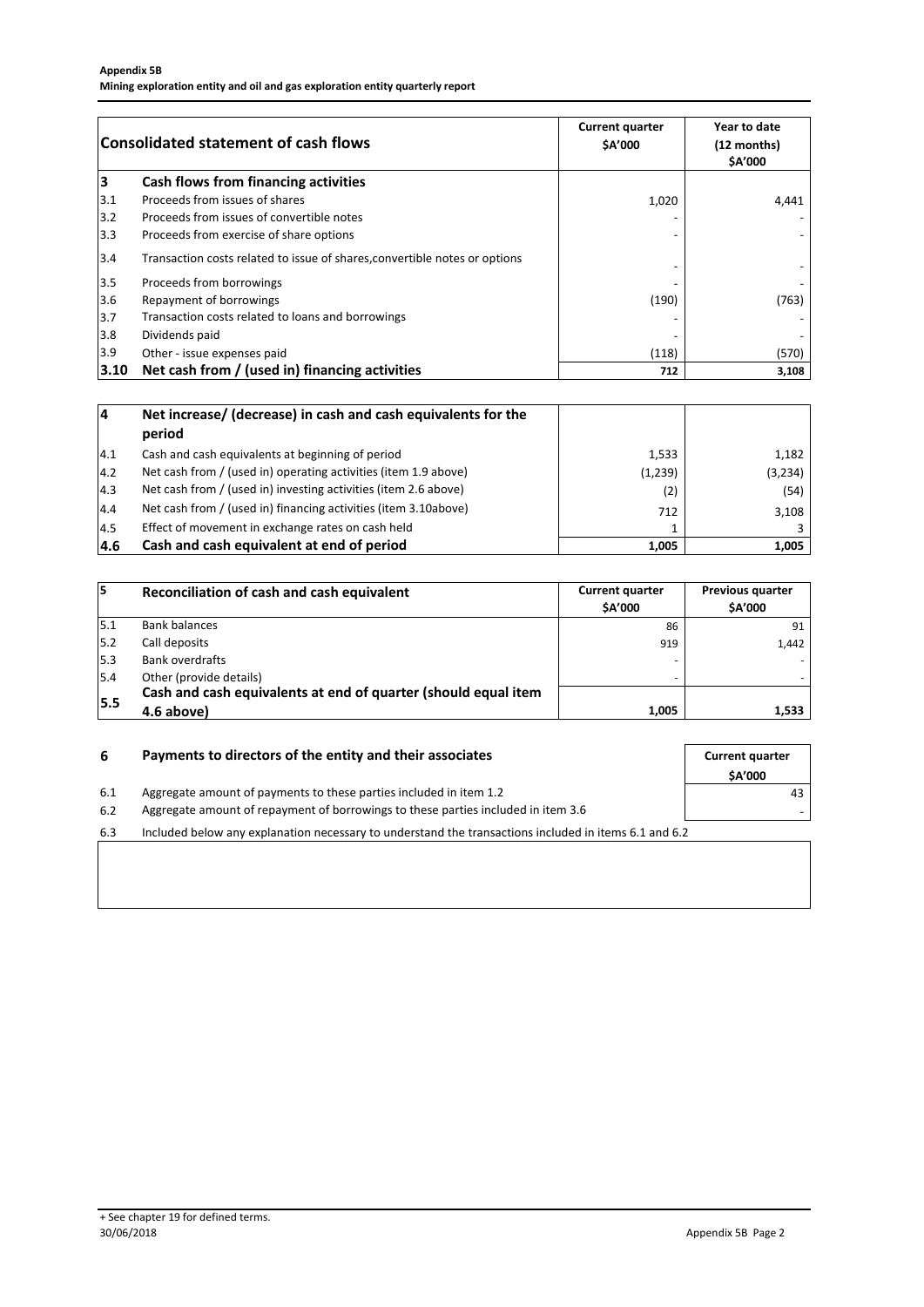## **Payments to related entities of the entity and their associates The Summan Summan Current quarter**

# 7.1 Aggregate amount of payments to these parties included in item 1.2<br>7.2 Aggregate amount of cash flow from loans to these parties included

**\$A'000**

#### 7.2 - Aggregate amount of cash flow from loans to these parties included in item 2.3 7.3

Included below any explanation necessary to understand the transactions included in items 7.1 and 7.2

| 8   | <b>Financing facilities available</b>                          | <b>Total facility amount</b> | Amount drawn              |
|-----|----------------------------------------------------------------|------------------------------|---------------------------|
|     | Add notes as necessary for an understanding of<br>the position | at quarter end<br>\$A'000    | at quarter end<br>\$A'000 |
| 8.1 | Loan facilities                                                | 4,600                        | 473                       |
| 8.2 | Credit standby arrangements                                    |                              |                           |
| 8.3 | Other (please specify)                                         | $\overline{\phantom{a}}$     |                           |
| 8.4 |                                                                |                              |                           |

Included below a description of each facility above, including the lender, interest rate and whether it is secured or unsecured. If any additional facilities have been entered into or are proposed to be entered into after quarter end, include details of those facilities as well.

Lender: Luxury Enterprises Ltd 5% unsecured loan \$1m loan facility Lender: Tiger Ten Investment Ltd 5% unsecured loan \$3.5m loan facility Lender: Mr Tadao Tsubata 5% unsecured loan \$100K loan facility

| 19   | <b>Estimated Cash outflow for next quarter</b> | <b>SA'000</b> |
|------|------------------------------------------------|---------------|
| 19.1 | Exploration and evaluation                     | 200           |
| 9.2  | Development                                    |               |
| 9.3  | Production                                     |               |
| 19.4 | Staff costs                                    | 100           |
| 9.5  | Administration and corporate costs             | 185           |
| 9.6  | Other (provide details if material)            |               |
| 9.7  | <b>Total estimated cash outflow</b>            | 485           |